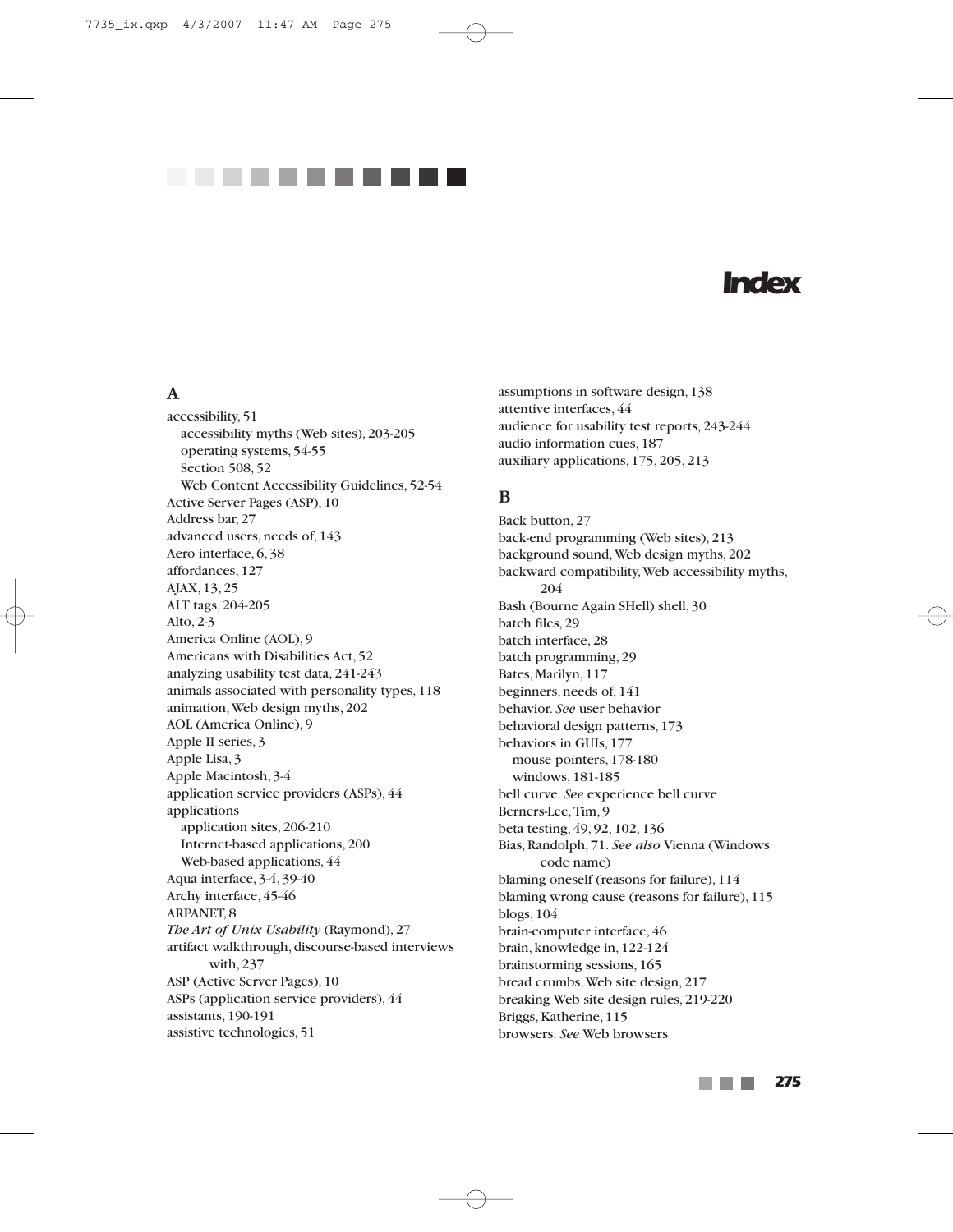Bush,Vannevar, 1 business case for usability benefits of good design, 64-67 framework for, 63-64 Mike's Bikes case study, 76-82 profitability, 67-69 ROI (return on investment) analysis, 69-71 stakeholder expectations, 60-63 Usability Engineering Life Cycle (UEL), 71-72 design, testing, and development phase, 73-75 installation and feedback phase, 75-76 requirements analysis phase, 72-73 business case for usability, 60 business goals, 150 business requirements, 166 buttons, 20

## **C**

calculating dollar amount of benefit (ROI), 70-71 case study. *See* Mike's Bikes case study CERN, 9 checklists for documentation design, 98-102 CLI (command-line interface), history of, 28-30 clicking clicking and dragging, 179 left mouse button, 178-179 right mouse button, 180 closing windows, 185 colors in Web site design, 215-216 Web-safe colors, 42, 199 command-line interface (CLI), history of, 28-30 communication with users assistants and wizards, 190-191 online help systems, 190 paper prototyping advantages in, 94 standards, 189-190 competitive temperament, 120-121 conceptual-level principles, 172 conceptual models creating, 127-129 design, 74 Mike's Bikes case study, 129-131 mockups, 74 concurrent, contextual interviews, 236 conducting usability tests, 233 interviewing skills needed, 236-238

observation skills needed, 234-236 ongoing relationships, establishing, 238-239 pilot tests, 233-234, 248-251 rapport with participants, establishing, 239 resolving problems during, 239-241 conscious behavior, subconscious behavior versus, 125 consistency in Web site design, 215, 218 constraints defined, 127 on designers, 88-89 on users, 88 Web site design versus GUI design, 198-200 consumer-oriented Web portals, 210 context scenarios, 165 contextual needs, 165 contextual text analysis, 73 controlled usability evaluations, 227 cookies, 208 Cooper,Alan, 49, 86, 139-140, 143, 164, 171, 173, 209 critical incident interviews, 237 cued recall interviews, 236 cues. *See* information cues cultural constraints, 88 current information in Web site design, 219 cursors, 178 customer partnering, 237 customer personas, 155 customer requirements, 166 customer retention, 67 customer segments, factors affecting interface usage, 93-94 customer support costs, 66 customers' goals, 150 customizability of GUIs, 31

#### **D**

daemonic applications, 175, 205 data elements, 167 data needs, 165 databases,Web site interaction with, 215 deep and narrow task structures, 124 defining usability tests, 228-229 goals, creating, 229 measures, determining, 231-232 participants, selecting, 229-230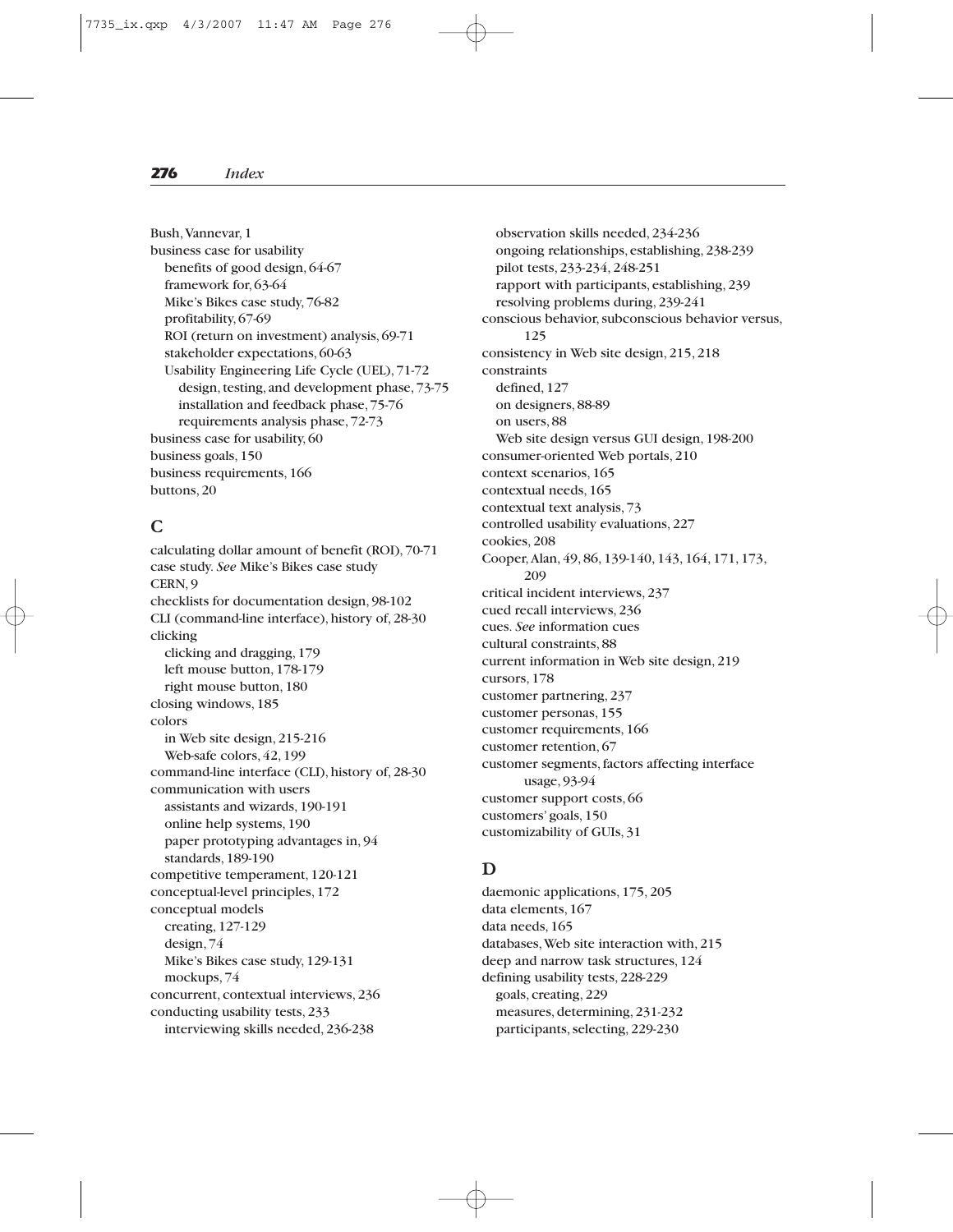test materials, preparing, 232-233 test scenarios, creating, 230-231 demographics in personas, 147 descriptive statistics, 241 design myths (Web sites), 202-203 design team, 228 design, testing, and development phase (UEL), 73-75 design. *See* Goal-Directed Design Process; user interface design designers constraints on, 88-89 expectations of, 61 detailed user interface design, 75 DHTML (Dynamic HTML), 25 dialog boxes, 181 difficult tasks, transforming into simple tasks, 126-127 disabled users. *See* accessibility discourse-based interviews with artifact walkthrough, 237 distributions (Linux), 7 Dock in Mac OS GUI, 11-12, 39 documentation, defined, 48 good design for, 96-97 planning process, 97-103 dollar amount of benefit (ROI), calculating, 70-71 Donoghue, Karen, 68 DOS, history of CLI (command-line interface), 29 double-clicking, 179 drop-down menus, 20 Dubberly, Hugh, 86 Dumas, Joseph, 47, 228, 242 Dynamic HTML (DHTML), 25

#### **E**

edge cases, 149, 192 Eisenberg, Bryan and Jeffrey, 117, 147-148 elastic users, 149 elegant, good design as, 87, 171 embedded links, 26 end goals, 150 end user design, 149 Engelbart, Douglas, 1 engineers, expectations of, 61 enterprise Web portals, 210 environmental Web portals, 211

error messages, poor design of, 138 ethical, good design as, 86, 171 ethnographic interviews, 237 ethnography, 144 evaluating personas, 154 expectations of personas, 165 of stakeholders, 60-63 experience bell curve, 140-141 advanced users, needs of, 143 beginners, needs of, 141 intermediate users, needs of, 142-143 experience goals, 150 Extensible Markup Language (XML), 41 extreme usability, 152 extroversion/introversion dichotomy, 116

#### **F**

failures, reasons for, 114-115 feedback, 225. *See also* usability tests in conceptual models, 129 on documentation design, 102 feedback phase (UEL), 75-76 feeling/thinking dichotomy, 116 fingerprint scanning, 35 Firefox, 10 Flash, 13, 25 focus groups, 227, 237 fonts in Web site design, 199, 215-216 Fore, David, 86 form factor, 166 form processing (Web sites), 214-215 formative usability testing, 49 formatting conventions for documentation, 102 Forward button, 27 framework, 166-169 framework phase (Goal-Directed Design Process), 144 Free Software Foundation, 7 front end (Web sites), 213 functional elements, 167 functional groups, 168 functional needs, 165 future of user interface design, 44-46 Mac OS, 43 Web browsers, 43-44 Windows Vienna, 43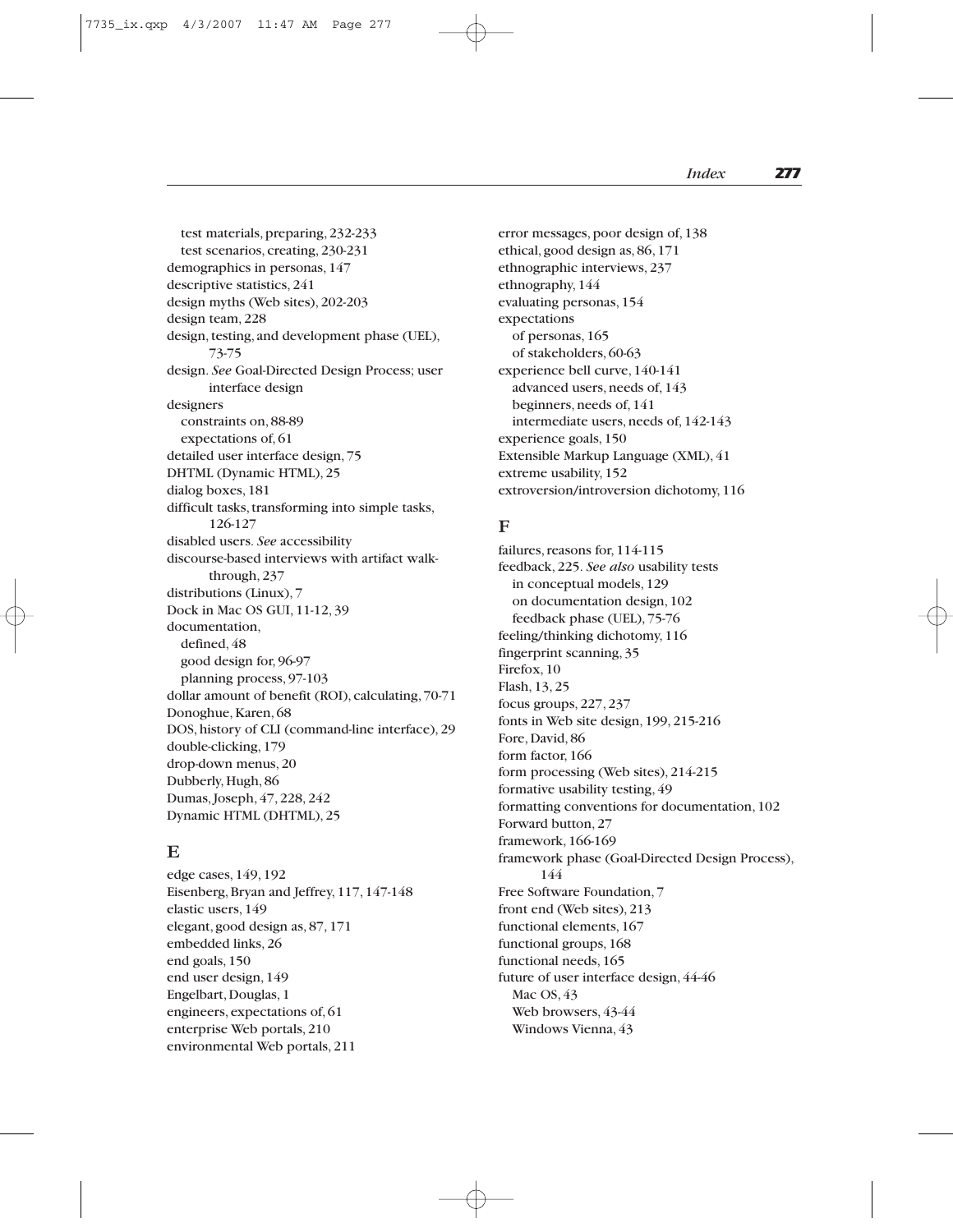#### **G**

gesture interfaces, 45 GNOME, 7, 12-13, 40 GNU operating system, 7 Goal-Directed Design Process, 49, 143-146 framework, defining, 166-169 refinement stage, 191-194 requirements, obtaining, 164-166 user and task analysis observing users, 152-154 personas, constructing, 147-159 personas, evaluating, 154 personas, prioritizing, 154-156 qualitative research, 146-147 goals constructing personas, 149-150 creating for usability tests, 229 of good design, 85-87, 171 good design designers and users, constraints of, 87-90 for documentation, 96-103 goals of, 85-87, 171 importance of, 104-105 paper prototyping advantages of, 93-95 disadvantages of, 95-96 Mike's Bikes case study, 105-110 overview of, 91 product mockups versus, 91 skepticism toward, overcoming, 92-93 storyboarding versus, 91 wireframes versus, 91 paper prototyping, 90 patterns of, 172-173 principles of, 172 Goodwin, Kim, 86 Google Spreadsheet, 44 Gore,Al, 9 graphical user interfaces. *See* GUIs graphics in Web site design, 216-217 Web accessibility myths, 204-205 Web design myths, 202 group interviews, 237 GUIs (graphical user interfaces), 30-32 behaviors mouse pointers, 178-180

refining, 191-194 windows, 181-185 behaviors, 177 defined, 18 differences among Linux GUI, 12-13 Mac OS GUI, 11-12 Web pages, 13-14 Web programs, 14 Windows GUI, 11 differences among, 10 GUI design,Web site design versus, 198-200 history of Apple Macintosh, 3-4 Linux, 7-8 Microsoft Windows, 5-6 Xerox Alto, 2-3 history of, 1-2 operating systems, 18-19 parts of, 19-23 rules for interaction with, 198

# **H**

Hackos, JoAnn, 153 haptic feedback, 36 hardware, security interfaces, 34-36 help. *See* information cues; online help systems helplessness (reasons for failure), 115 hierarchy of functional groups, defining, 168 High-Performance Computing Act of 1991, 9 highlight presentations of usability test results, 246-247 Hippocrates, 116 history of CLI (command-line interface), 28-30 of GUIs, 1-2 Apple Macintosh, 3-4 Linux, 7-8 Microsoft Windows, 5-6 Xerox Alto, 2-3 of Web design, 8 Internet Explorer, 9-10 Internet, beginning of, 8 Mosaic, 9 Netscape Navigator, 9 HTML (Hypertext Markup Language), 24 human characteristics of user interface design, 171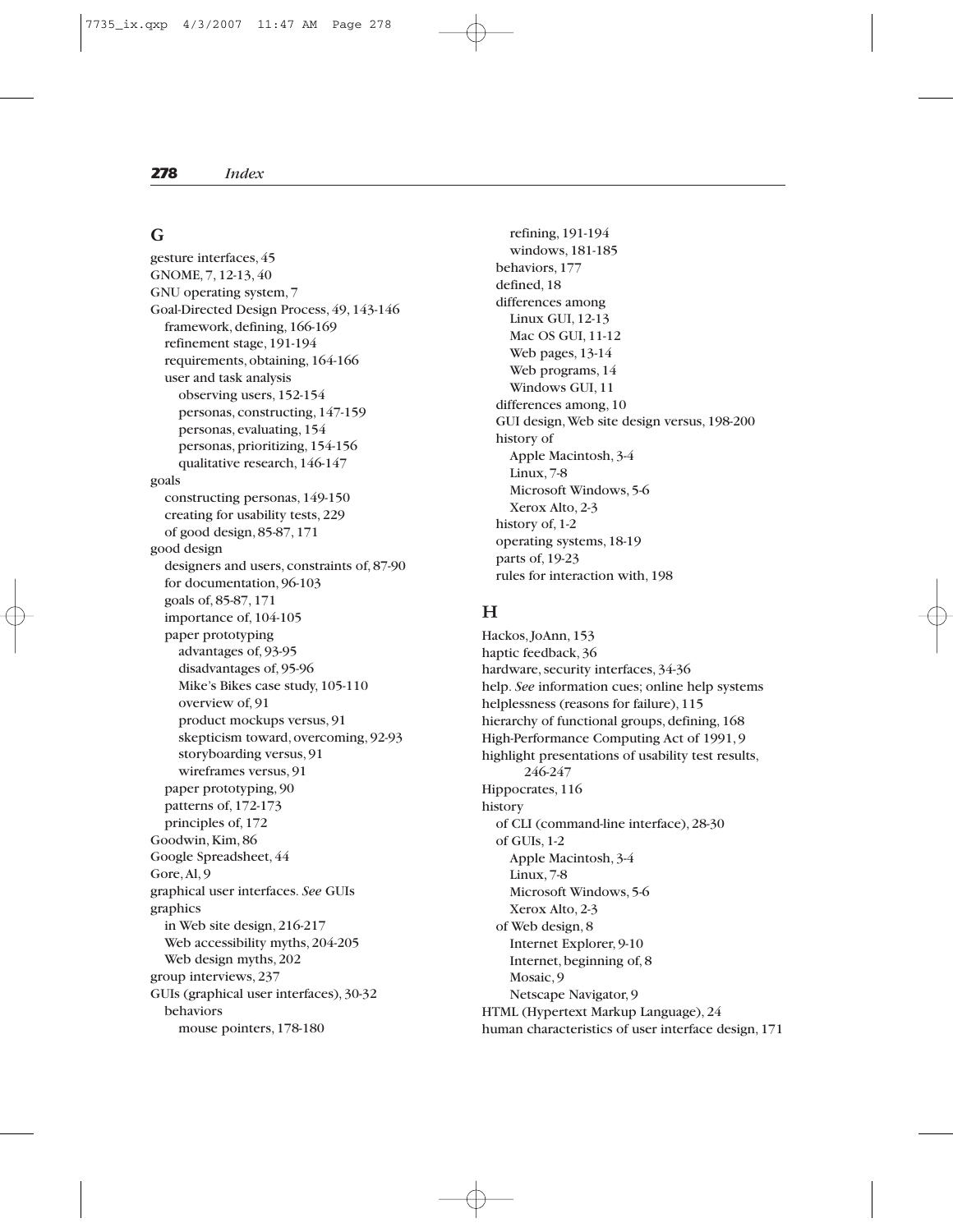humanistic temperament, 120 hyperlinks, 25-26 Hypertext Markup Language (HTML), 24

## **I**

I-shaped bar as mouse pointer, 178 de Icaza, Miguel, 7 images. *See* graphics immediate recall interviews, 236 implementation model, 139 individuality constraints, 89 inferential statistics, 241 information cues audio cues, 187 pop-up messages, 187 search engines, 188 visual cues, 186-187 informational sites, 205, 208 input methods, defining, 166 installation and feedback phase (UEL), 75-76 Intel 80386 chips, 5 interaction design, 171 goals of good design, 171 patterns of good design, 172-173 principles of good design, 172 interaction framework, sketching, 168 interaction-level principles, 172 interfaces, 1. *See also* GUIs interface design, 49 interface-level principles, 172 intermediate users needs of, 142-143 perpetual intermediates, 140 Internet defined, 23 history of, 8 Internet-based applications, 200 Internet Explorer, 9-10 interviewing users when constructing personas, 151-152 interviewing skills for conducting usability tests, 236-238 introversion/extroversion dichotomy, 116 intuition/sensing dichotomy, 116, 122-124 iterative conceptual model evaluation, 74 iterative design standards evaluation, 75 iterative detailed user interface design evaluation,75

## **J**

Java, 14, 24 JavaScript, 25 judging/perceiving dichotomy, 117 Jung, Carl, 116

# **K**

KDE, 7, 12-13, 40 Keirsey, David, 117 key path scenarios, constructing, 169 key path variants, 192 kiosks, Section 508 accessibility, 52 knowledge in brain versus in world, 122-124 Korman, Jonathan, 86

#### $\mathbf{L}$

left mouse button, clicking, 178-179 legal documents, preparing for usability tests, 232 Leopard (Mac OS X), 40 Level 1 design (UEL), 74 Level 2 design (UEL), 74-75 Level 3 design (UEL), 75 life goals, 149 links. *See* hyperlinks Linux, 7-8 as GUI operating system, 19 interface design issues and improvements, 40 unique GUI features, 12-13 Lisa, 3 logical constraints, 88 long-term production costs, 65

#### **M**

Mac OS, 3-4 future of user interface design, 43 as GUI operating system, 19 OS X, 3-4 interface design issues and improvements, 39-40 unique GUI features, 11-12 managers, expectations of, 62-63 mapping process in conceptual models, 129 Marble Answering Machine, 45 marketing people, expectations of, 62 maximizing windows, 19, 184 Mayhew, Deborah, 71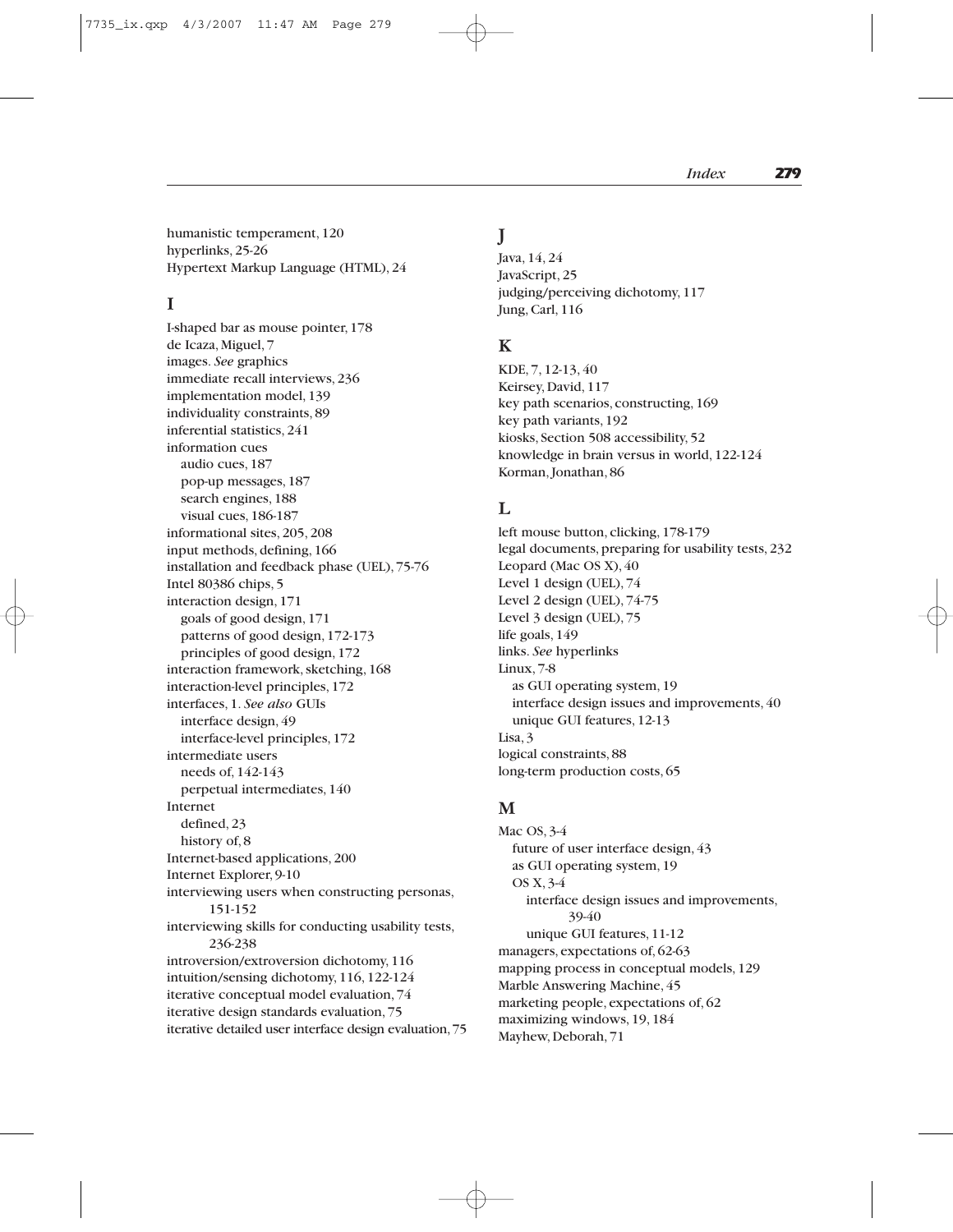MBTI (Myers-Briggs Type Indicator), 115-117, 130 MDI (multiple-document interface), 19, 181-182 measures, determining for usability tests, 231-232 mechanical-age design, result of, 138-139 memex, 1 Mena, Federico, 7 mental model. *See* users' mental model menu bar in Mac OS GUI, 11 menus, 20-21 methodical temperament, 119 Microsoft Internet Explorer, 9-10 Microsoft Windows, 5-6 Mike's Bikes case study business case for usability, 76-82 conceptual models, creating, 129-131 paper prototyping, 105-110 personas, constructing, 156 personas, constructing, 157-159 pilot usability tests, conducting, 248-251 refining paper prototype test, 192-194 Web site navigation features, 220-222 minimizing windows, 19, 184 *Minority Report* (film), 45 Mirsky, Steve, 98 misconceptions, adhering to (reasons for failure), 115 misunderstandings in seven stages of human action, 121-122 mockups, paper prototyping versus, 91 modal windows, 184 modeling phase (Goal-Directed Design Process), 144 personas, constructing, 147-152, 156-159 personas, evaluating, 154 personas, prioritizing, 154-156 Mosaic, 9 mouse pointers, 178-180 moving mouse pointers, 178 windows, 184-185 MSN.com Maps, 45 multimedia products, Section 508 accessibility, 52 multiple-document interface (MDI), 19, 181-182 multitasking, 5 Myers, Isabelle, 115 Myers-Briggs Type Indicator (MBTI), 115-117, 130 myths about Web site design, 200-205

#### **N**

narratives for personas, 154 National Center for Supercomputing Applications (NCSA), 9 navigation in Web site design, 217-222 navigation buttons, 27 NCSA (National Center for Supercomputing Applications), 9 necessary use scenarios, 192 needs of personas, identifying, 165 negative personas, 156 net present value (NPV) amount, calculating, 70 Netscape Navigator, 9 NLS (oN-Line System), 2 Norman, Donald, 121, 128 notes, writing during usability tests, 235-236 NPV (net present value) amount, calculating, 70

# **O**

obscurity in software design, 138 observation skills while conducting usability tests, 152-154, 226-227, 234-236 ongoing relationships, establishing, 238-239 online help systems, 100, 190 open-source software, 7 opening windows, 181-183 Opera, 10 operating systems accessibility features, 54-55 GUI operating systems, list of, 18-19 outlines for documentation, creating, 102

# **P**

Palo Alto Research Center (PARC), 2 paper documentation, 98 paper prototyping, 90 advantages of, 93-95 conducting pilot tests, 248-251 constructing key path scenarios, 169 defined, 85 disadvantages of, 95-96 Mike's Bikes case study, 105-110 overview of, 91 product mockups versus, 91 refining, 192-194 skepticism toward, overcoming, 92-93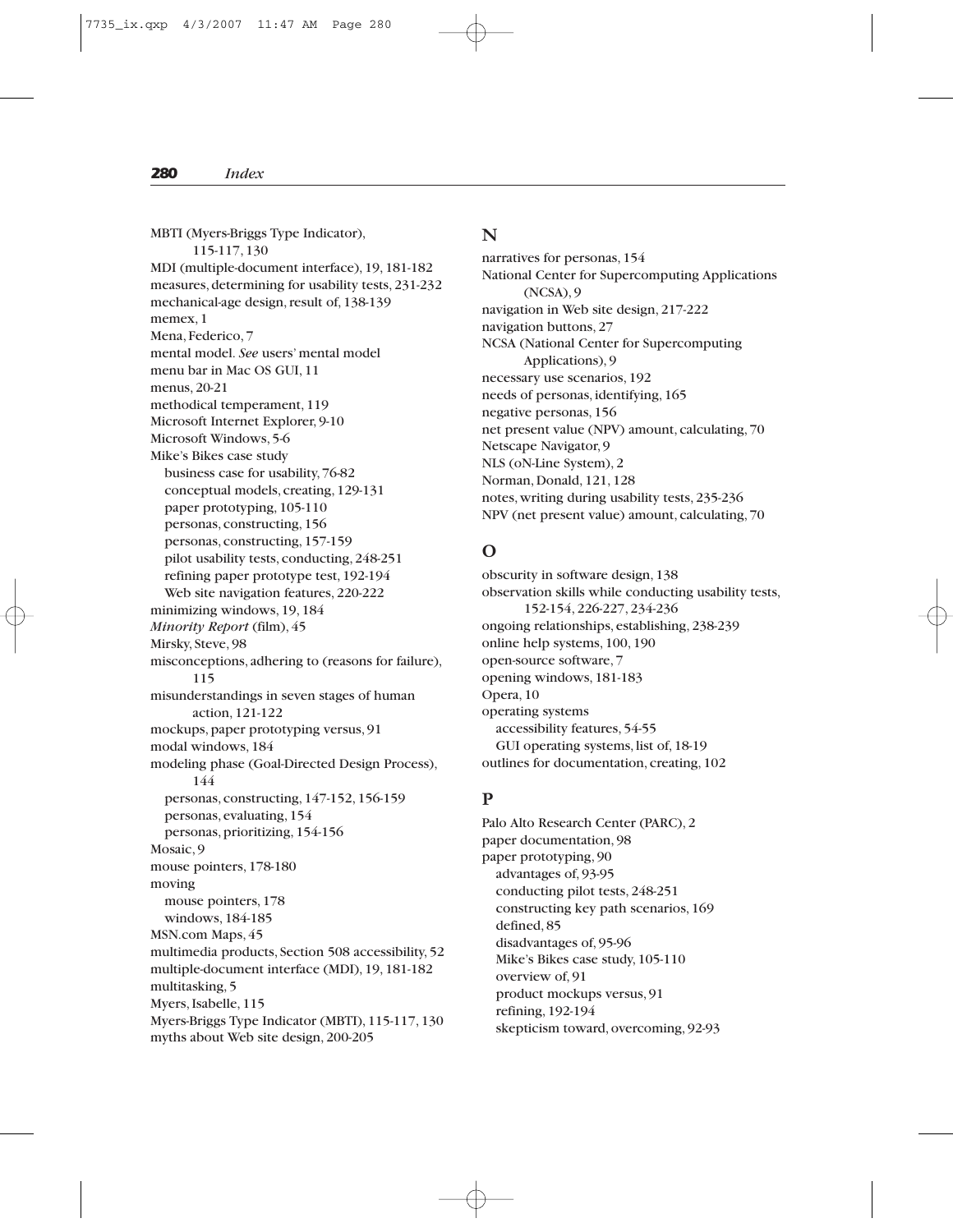storyboarding versus, 91 wireframes versus, 91 *Paper Prototyping* (Snyder), 90 PARC (Palo Alto Research Center), 2 participants in usability tests establishing rapport with, 239 selecting, 229-230 partner requirements, 166 path scenarios, constructing, 169 patterns of good design, 172-173 PDF (Portable Document Format) documentation, 99 perceiving/judging dichotomy, 117 performance measures, 231-232 perpetual intermediate users, 140 perpetual intermediates, 189 personality types animals associated with, 118 MBTI (Myers-Briggs Type Indicator), 115-117, 130 primary temperaments, 117-118 competitive temperament, 120-121 humanistic temperament, 120 methodical temperament, 119 spontaneous temperament, 119-120 personas advantages of, 148-149 constructing, 147-152, 156-159 evaluating, 154 expectations of, 165 identifying needs of, 165 prioritizing, 154-156 requirements, obtaining, 164-166 persuasion process in sales, 148 photographs for personas, 154 PHP, 25 physical constraints, 88 pilot usability tests, conducting, 233-234, 248-251 planning process for good documentation design, 97-103 paper prototyping advantages in, 93-94 platform capabilities/constraints in requirements analysis, 73 platform-independent, 24 pointing devices in GUIs, 31. *See also* mouse pointers pop-up menus, 20 pop-up messages, 187

Portable Document Format (PDF) documentation, 99 portal sites, 206, 210-213 postural design patterns, 173 postures. *See* software postures; Web postures PowerShell, 30 pragmatic, good design as, 87, 171 presenting usability test results, 245-247 primary personas, 155-159 primary temperaments, 117-118 competitive temperament, 120-121 humanistic temperament, 120 methodical temperament, 119 spontaneous temperament, 119-120 principles of good design, 172 prioritizing personas, 154-156 problem statements, 164 problems during usability tests, resolving, 239-241 process interviews, 237 product engineers/designers, expectations of, 61 product mockups, 91 production costs, 65-66 professionalism of paper prototyping, 92 profitability of usability design, 67-69 programming languages for Web pages, 24-25 project teams, 97-98 prototyping design standards, 75. *See also* paper prototyping psychographics in personas, 148 psychology of user behavior MBTI (Myers-Briggs Type Indicator), 115-117 primary temperaments competitive temperament, 120-121 humanistic temperament, 120 methodical temperament, 119 spontaneous temperament, 119-120 primary temperaments, 117-118 reasons for failure, 114-115 seven stages of human action, 121-122 purposeful, good design as, 87, 171

#### **Q**

qualitative research, 146-147 quantitative research, 146 questionnaires, preparing for usability tests, 233 quick and dirty usability testing, 49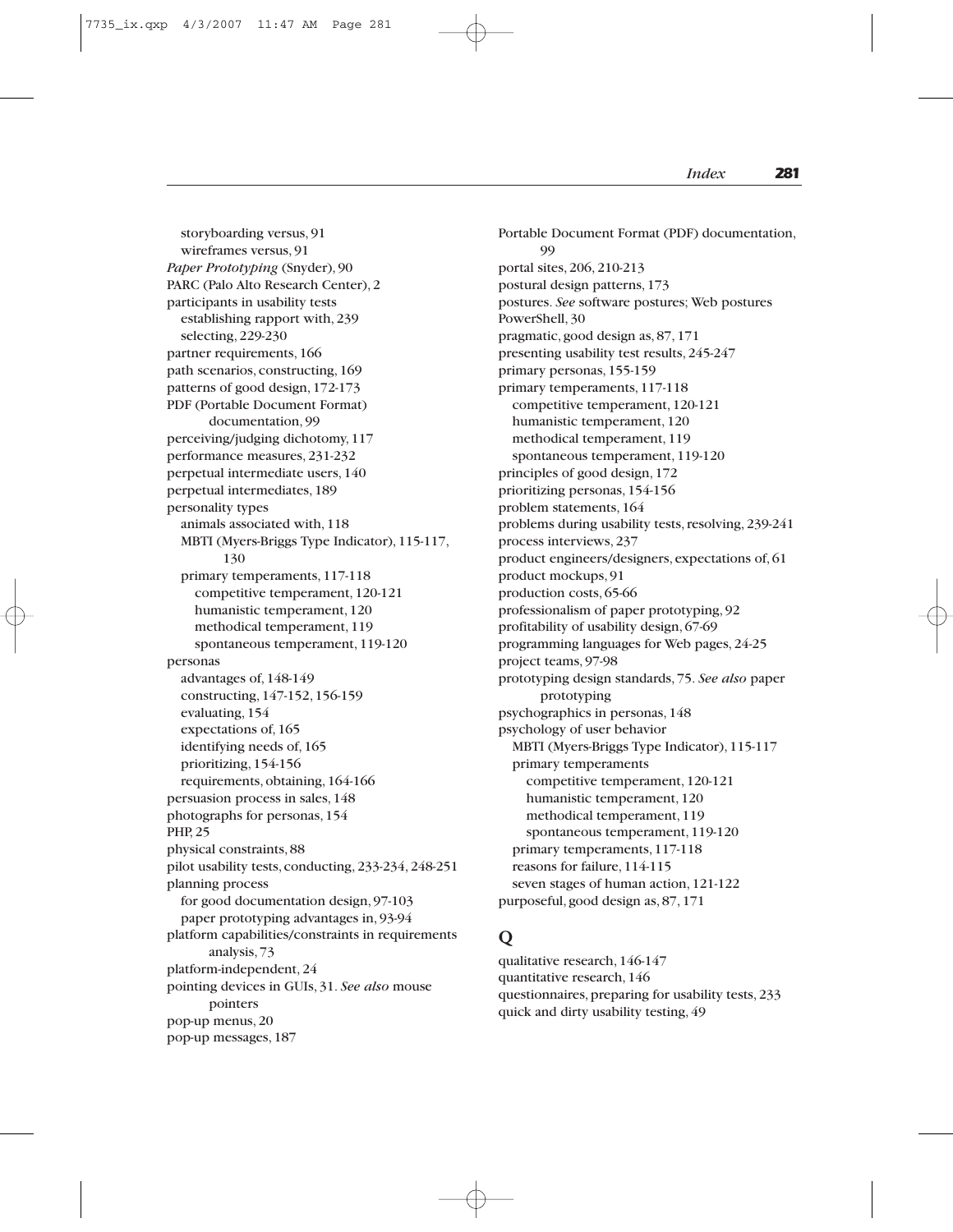#### **R**

Radio Frequency Identification (RFID) tags, 35 rapport with test participants, establishing, 239 Raskin, Jef, 45 Raymond, Eric, 27 real-world requirements, 166 Red Hat, 7 Redish, Ginny, 153 Redish, Janice, 47, 228, 242 refinement phase (Goal-Directed Design Process), 145, 191-194 reflexive interfaces, 45 Rehabilitation Act of 1973, 52 Reimann, Robert, 49, 86, 139, 140, 143, 164, 171, 173, 209 Reimer, Jeremy, 1 relationships, establishing ongoing relationships, 238-239 reports, writing on usability tests, 243-245 requirements analysis phase (UEL), 72-73 requirements-gathering sessions, 228 requirements phase (Goal-Directed Design Process), 144, 164-166 research phase (Goal-Directed Design Process), 144-147 resizing windows, 184 resolution of Web pages, 33 resolving problems during usability tests, 239-241 results of usability tests, presenting, 245-247 retina scanning, 35 return on investment (ROI), 69-71, 92 review process for documentation, 103 RFID (Radio Frequency Identification) tags, 35 RIAS (Rich Internet Application System), 13, 44 right mouse button, clicking, 180 ROI (return on investment) analysis, 69-71, 92 rules for Web site design, breaking, 218-220

#### **S**

sales, persuasion process, 148 sales people, expectations of, 62 scenarios, creating for usability tests, 230-231 scope of usability test data, 242 scrollbars, 22 SDIs (single document interfaces), 19 search engines, 188 secondary personas, 155

Section 508 accessibility, 52 security Web engineering, 214 Windows Vista, 38 security interfaces, 34-36 selecting participants for usability tests, 229-230 usability test techniques, 226-228 self-referential design, 149 semantic constraints, 88 sensing/intuition dichotomy, 116, 122-124 served personas, 155 seven stages of human action, 121-122 severity of usability test data, 243 SGML (Standard Generalized Markup Language), 41 shallow task structures, 124 short-term production costs, 65 simple tasks, transforming difficult tasks into, 126-127 simplicity in conceptual models, 128 in users' mental models, 139 in Web site design, 218 single document interfaces (SDIs), 19 site visits for observing users, 226-227 smart cards, 34 Snyder, Carolyn, 90 social constraints, 88 software development bad behaviors of, 138-139 phases of, 136-137 Section 508 accessibility, 52 software postures, 173-177, 205 sound,Web design myths, 202 sovereign applications, 173, 205, 208 spontaneous temperament, 119-120 Sputnik, 8 stakeholder expectations, 60-63 Stallman, Richard, 7 Standard Generalized Markup Language (SGML), 41 standards in level 2 design, 74-75 in user interface design, 189-190 in Web site design colors and text, 215-216 consistency, 215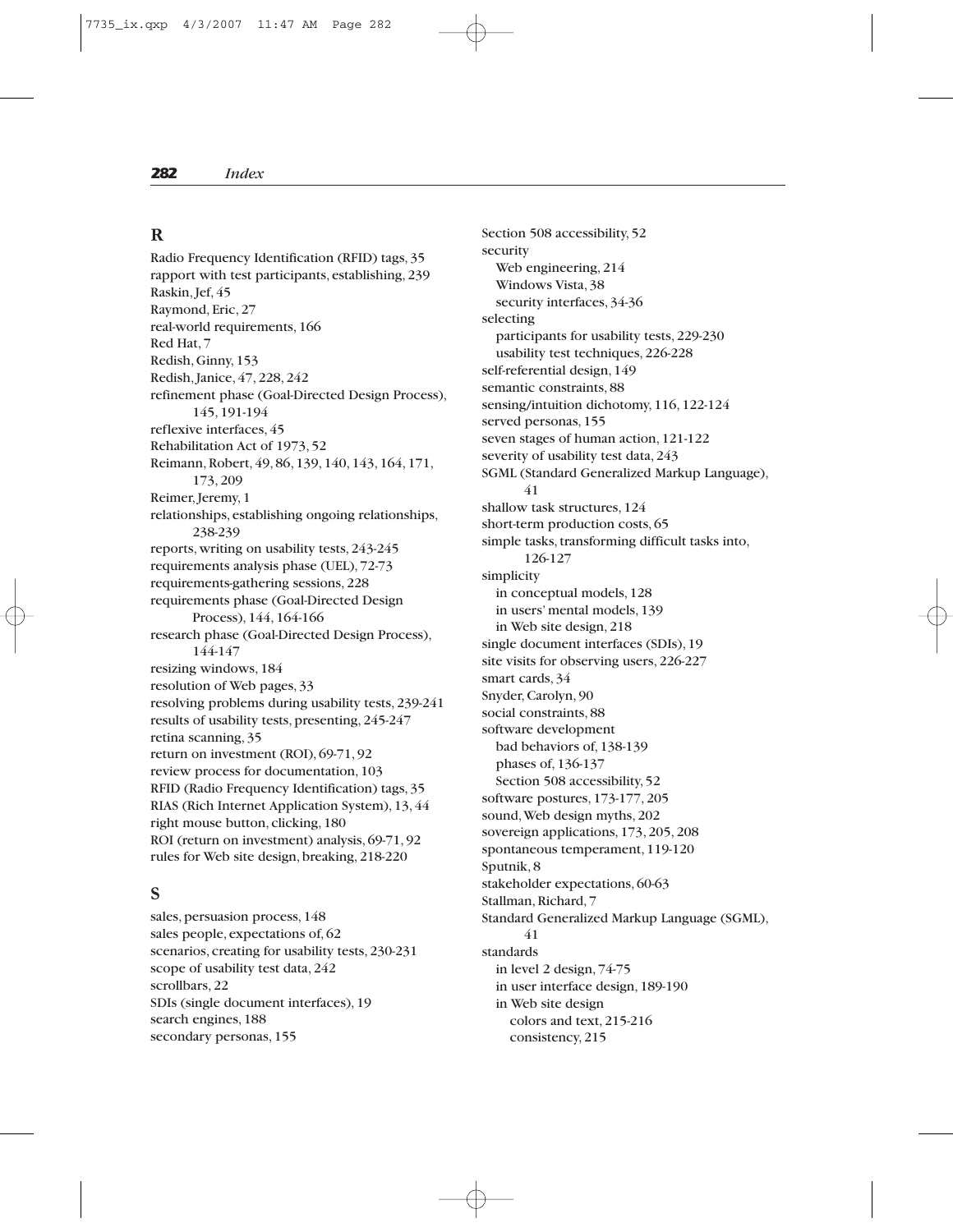graphics, 216-217 navigation, 217-222 Star, 3 Start button, 11 statistics, types of, 241 storyboarding, 90. *See also* paper prototyping constructing key path scenarios, 169 paper prototyping versus, 91 structural design patterns, 173 structuring tasks, 124-125 style guide development, 75 style sheets, defining for documentation, 102 stylus, 37 subconscious behavior, 125 subjective measures, 231 summative usability testing, 50 supplemental personas, 155

#### **T**

table of contents for documentation, 103 tabs in MDI (multiple-document interface), 181-182 tactile interfaces, 36 tangible interfaces, 45 task structures, 124-125 taskbars, 11, 23 tasks conceptual models creating, 127-129 Mike's Bikes case study, 129-131 scenarios, creating for usability tests, 230-231 transforming from difficult to simple, 126-127 user and task analysis observing users, 152-154 personas, constructing, 147-159 personas, evaluating, 154 personas, prioritizing, 154-156 qualitative research, 146-147 TCP/IP, 8 teams for documentation design, 97-98 technical goals, 150 technical requirements, 166 telecommunications products, Section 508 accessibility, 52 temperaments. *See* primary temperaments test materials, preparing for usability tests, 232-233

test scenarios, creating for usability tests, 230-231 testing methods. *See* usability testing testing scripts, preparing for usability tests, 232 tests. *See* usability tests text in Web site design, 215-216 text user interface (TUI), 30-31 thinking/feeling dichotomy, 116 three-click rule, 128, 219 time constraints, 89 toolbars, 11, 21-22, 26 ToolTips, 187 topology in personas, 148 Torvalds, Linus, 7 touch interfaces, 36 trade shows, meeting users at, 228 training costs, 66 transforming difficult tasks into simple tasks, 126-127 transient applications, 174, 205 application Web sites as, 209-210 informational Web sites as, 208 portal sites as, 213 triangulating data, 242 trough (of scrollbar), 22 TUI (text user interface), 30-31

# **U**

UEL (Usability Engineering Life Cycle), 71-72 design, testing, and development phase, 73-75 installation and feedback phase, 75-76 requirements analysis phase, 72-73 UNIX-based CLIs, 30 URL (Uniform Resource Locator), 24 usability design business case for, 60 benefits of good design, 64-67 framework for, 63-64 Mike's Bikes case study, 76-82 profitability, 67-69 ROI (return on investment) analysis, 69-71 stakeholder expectations, 60-63 Usability Engineering Life Cycle (UEL), 71-76 connection with user interface design and usability testing, 60 defined, 47 importance of, 59 types of, 48-49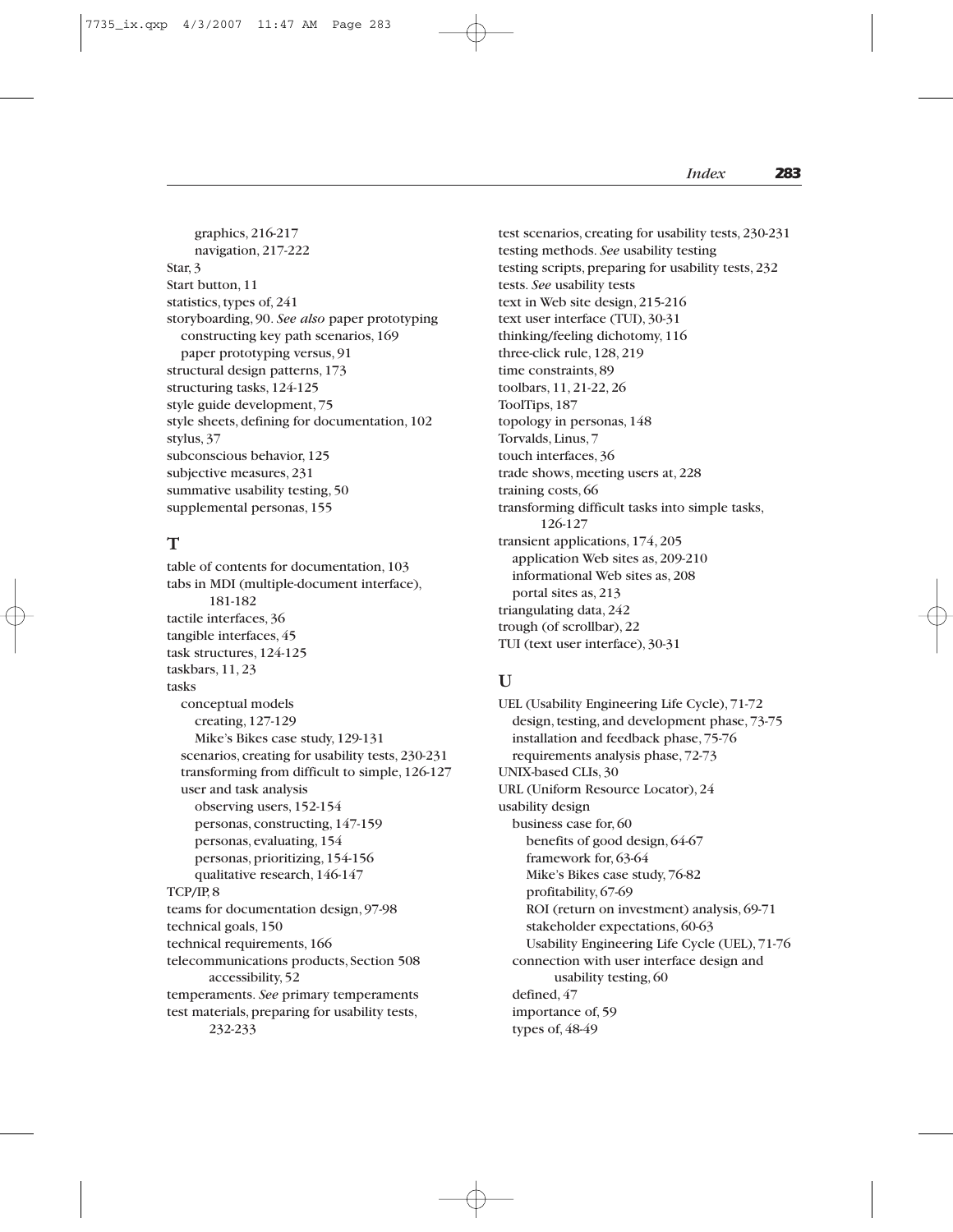Usability Engineering Life Cycle (UEL), 71-72 design, testing, and development phase, 73-75 installation and feedback phase, 75-76 requirements analysis phase, 72-73 usability engineers, 48 usability goal settings in requirements analysis, 73 usability roundtables, 227, 237 usability scientists, 48 usability services, 48 usability tests, 49-50 analyzing data, 241-243 changes based on, 247 conducting interviewing skills needed, 236-238 observation skills needed, 234-236 ongoing relationships, establishing, 238-239 pilot tests, 233-234, 248-251 rapport with participants, establishing, 239 resolving problems during, 239-241 conducting, 233 connection with user interface design and usability design, 60 defining goals, creating, 229 measures, determining, 231-232 participants, selecting, 229 participants, selecting, 230 test materials, preparing, 232-233 test scenarios, creating, 230-231 defining, 228-229 paper prototyping. *See* paper prototyping presenting results of, 245-247 techniques for, 226-228 types of data from, 241 writing report on, 243-245 usage myths (Web sites), 201-202 usage patterns, discovering, 144 user and task analysis defined, 50 Goal-Directed Design Process, 49 observing users, 152-154 personas, constructing, 147-159 personas, evaluating, 154 personas, prioritizing, 154-156 qualitative research, 146-147 trends in, 50-51 usability testing, 49-50

user behavior conceptual models creating, 127-129 Mike's Bikes case study, 129-131 conscious versus subconscious behavior, 125 knowledge in brain versus knowledge in world, 122-124 psychology of MBTI (Myers-Briggs Type Indicator), 115-117 primary temperaments, 117-121 reasons for failure, 114-115 seven stages of human action, 121-122 task structures, 124-125 transforming difficult tasks into simple tasks, 126-127 user goals, Goal-Directed Design Process, 143-146 framework, defining, 166-169 refinement stage, 191-194 requirements, obtaining, 164-166 user and task analysis, 146-159 user interface design. *See also* GUIs; user interface models accessibility issues operating systems, 54-55 Section 508, 52 Web Content Accessibility Guidelines, 52-54 accessibility issues, 51 communication with users assistants and wizards, 190-191 online help systems, 190 standards, 189-190 connection with usability design and testing, 60 framework, defining, 166-169 future of, 44-46 Mac OS, 43 Web browsers, 43-44 Windows Vienna, 43 good design. *See* good design GUI behaviors, 177 mouse pointers, 178-180 refining, 191-194 windows, 181-185 human characteristics of, 171 information cues audio cues, 187 pop-up messages, 187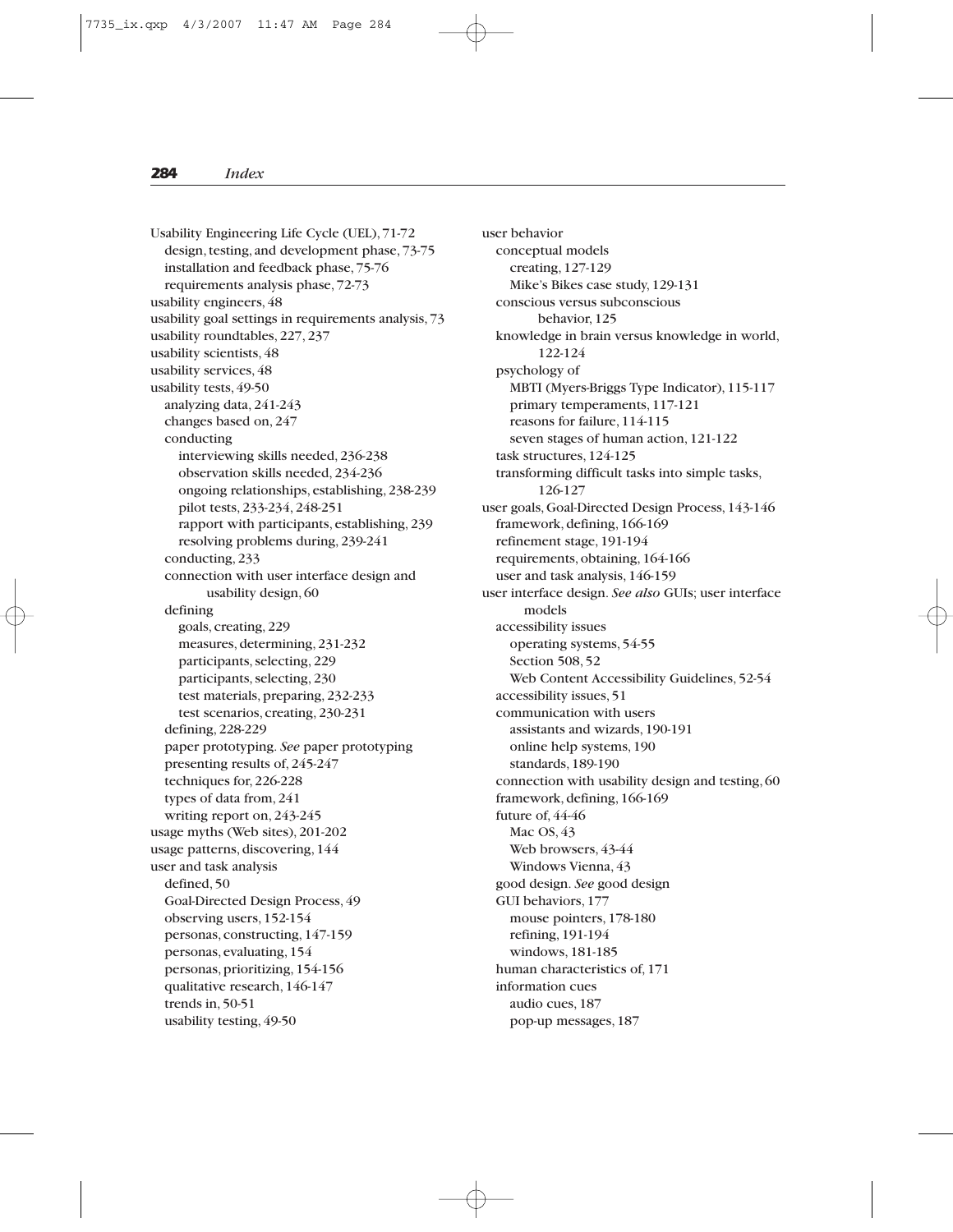search engines, 188 visual cues, 186-187 interaction design goals of good design, 171 patterns of good design, 172-173 principles of good design, 172 interaction design, 171 issues and improvements Linux, 40 Mac OS X, 39-40 Web interfaces, 41-42 Windows Vista, 38-39 issues and improvements, 42 requirements, obtaining, 164-166 software postures, 173-177 user interface models batch interface, 28 button interfaces, 37 CLI (command-line interface), history of, 28-30 GUI (graphical user interface), 30-32 security interfaces, 34-36 tactile interfaces, 36 telephone user interfaces, 37 touch interfaces, 36 TUI (text user interface), 30-31 types of, 27-28 Web interfaces, 32-35 user profile in requirements analysis, 73 user surveys, 228 users. *See also* user interface design behavior conceptual models, 127-131 conscious versus subconscious behavior, 125 knowledge in brain versus knowledge in world, 122-124 psychology of, 114-122 task structures, 124-125 transforming difficult tasks into simple tasks, 126-127 constraints on, 88 expectations of, 61 experience bell curve, 140-141 advanced users, needs of, 143 beginners, needs of, 141 intermediate users, needs of, 142-143 goals, Goal-Directed Design Process, 143-146 framework, defining, 166-169 refinement stage, 191-194

requirements, obtaining, 164-166 user and task analysis, 146-159 interviewing when constructing personas, 151-152 observing, 152-154, 226-227 users' mental model bad software development behaviors, 138-139 implementation model versus, 139 phases of software development, 136-137

#### **V**

validation scenarios, 192 validity of paper prototyping, 92 videos, Section 508 accessibility, 52 Vienna (Windows code name), 43 views, defining, 167 visibility in conceptual models, 129 vision statements, 164 VisiOn, 5 visual information cues, 186-187 voice mail hell, 37

#### **W**

W3C (World Wide Web Consortium), Web Content Accessibility Guidelines, 52-54 Web, 9, 23 Web-based applications, 44 Web browsers Address bar, 27 defined, 23-24 Firefox, 10 future of user interface design, 43-44 Internet Explorer, 9-10 Mosaic, 9 navigation buttons, 27 Netscape Navigator, 9 Opera, 10 toolbars, 26 Web accessibility myths, 204 Web Content Accessibility Guidelines, 52-54 Web engineering, 213-215 Web interfaces, 32-35, 41-42 Web postures, 205-207 application sites, 208-210 informational sites, 208 portal sites, 210-213 Web programs, unique GUI features, 14